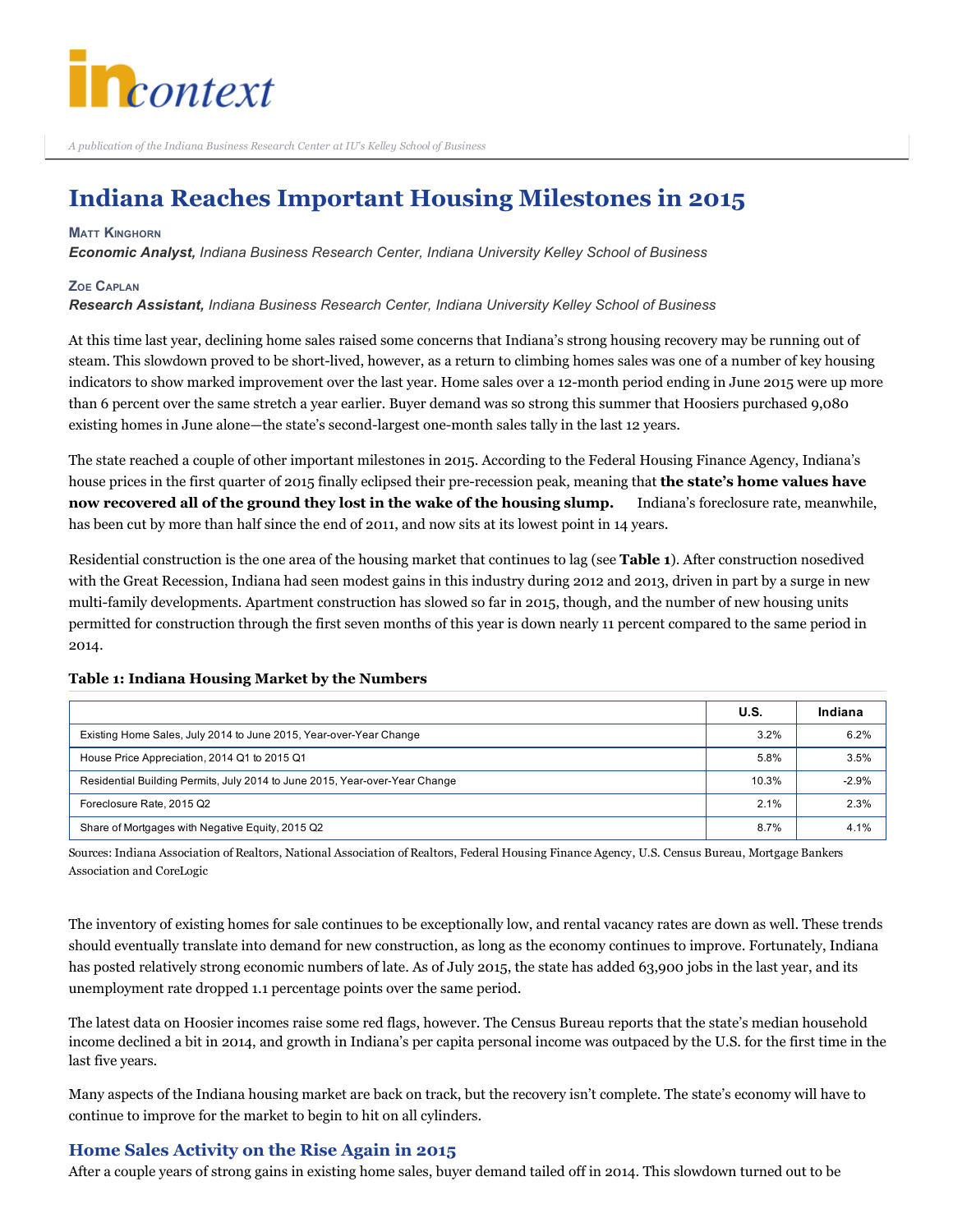temporary, however, as existing home sales are off to a quick start again this year. Sales in the second quarter of 2015 were 10 percent higher than during the same period in 2014, and 7 percent higher than the second quarter of 2013. Looking over the past year (i.e., third quarter 2014 to second quarter 2015), Indiana had roughly 78,440 sales—the state's largest four-quarter total since the end of 2007 (see Figure 1).





Fluctuations in mortgage rates have certainly contributed to the ebb and flow in existing home sales. After jumping a full percentage point in 2013, the 30-year conventional rate began to fall again in a big way late last year and held below the 4 percent mark through the first half of 2015, which no doubt boosted demand during the spring and summer selling season. The Federal Reserve will almost certainly begin to raise the federal funds rate later in 2015, which should push mortgage rates higher as well. The degree to which the market is able to tolerate the higher mortgage rates we are likely to see will be one of the key questions facing the Indiana housing market over the next year.

## House Prices Continue to Climb

As demand picks up, house prices are also climbing. At \$126,000 last year, the state's median sales price for existing homes increased more than 3 percent for the third consecutive year.

Other measures show that Indiana's house prices are improving as well. According to the Federal Housing Finance Agency's House Price Index (HPI), Indiana has seen price appreciation for 13 consecutive quarters dating back to early 2012 and the state's home prices in the first quarter of 2015 are up 3.5 percent year-over-year.<sup>1</sup> This rate of appreciation ranked 40th-fastest among states and was the lowest among all Midwestern states except South Dakota (3.3 percent). Michigan had the highest change of any state (10.9 percent), while neighboring Kentucky (4.8 percent), Illinois (4.0 percent), and Ohio (3.8 percent) were closer to Indiana levels.

It is important to note that comparing states based on oneyear growth rates can be a little misleading. States like Michigan, Ohio and Illinois are outpacing Indiana now because they are rebounding from far more severe price declines through the housing bust. House prices in Michigan declined by 45 percent after the crash. Ohio and Illinois saw drops of 25 percent and 32 percent, respectively. Indiana had a comparatively mild 12 percent slide in prices between 2007 and 2011. In the first quarter of 2015, the HPI for Indiana exceeded its pre-recession peak (see Figure 2). House prices in Michigan and Illinois, by contrast, are both still more than 20 percent below their respective peaks, and Ohio is 13 percent off its previous high.

#### Figure 2: House Price Index, 1991 Q1 to 2015 Q1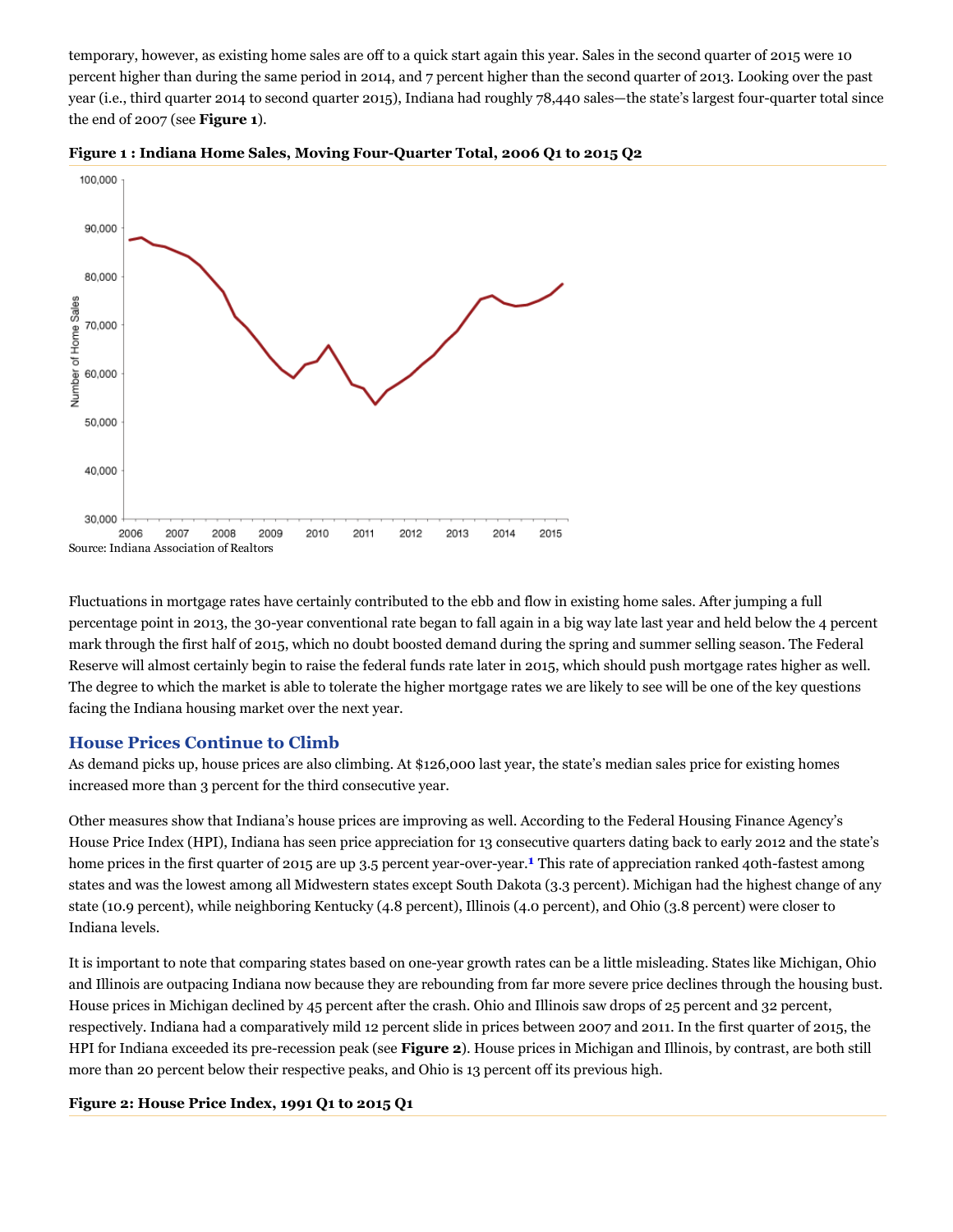

### Indiana Foreclosure Rate at Lowest Level since 2001

One factor helping to boost house prices is the dramatic decline in foreclosures. According to the Mortgage Bankers Association, the state's foreclosure rate has declined more than 2.5 percentage points from 4.96 in the fourth quarter of 2011 to 2.27 in mid-2015, which is the state's lowest rate since 2001 (see Figure 3). Even with this drop, however, Indiana's foreclosure rate remains slightly above the U.S. average and ranks 17th-highest among states.



#### Figure 3: Share of Mortgages in Foreclosure, 1979 Q1 to 2015 Q1

#### Residential Construction Remains Weak

The one area of the housing market that has yet to gain much traction is residential construction. The state saw a decent jump in new units in 2013, but activity has faded since. The number of permitted units in Indiana dipped by a little less than 1 percent in 2014. Through July 2015, new permitted units are down by 11 percent compared to the first seven months of 2014.

The primary reason for the decline in new units has been a recent slowdown in multi-family development. Apartment construction accounted for 30 percent of all new permitted units in 2013, and roughly 28 percent of the total in 2014—the two highest shares since 1986. So far in 2015, however, permits for new apartment units are down nearly 39 percent year-over-year and account for roughly 19 percent of all permits.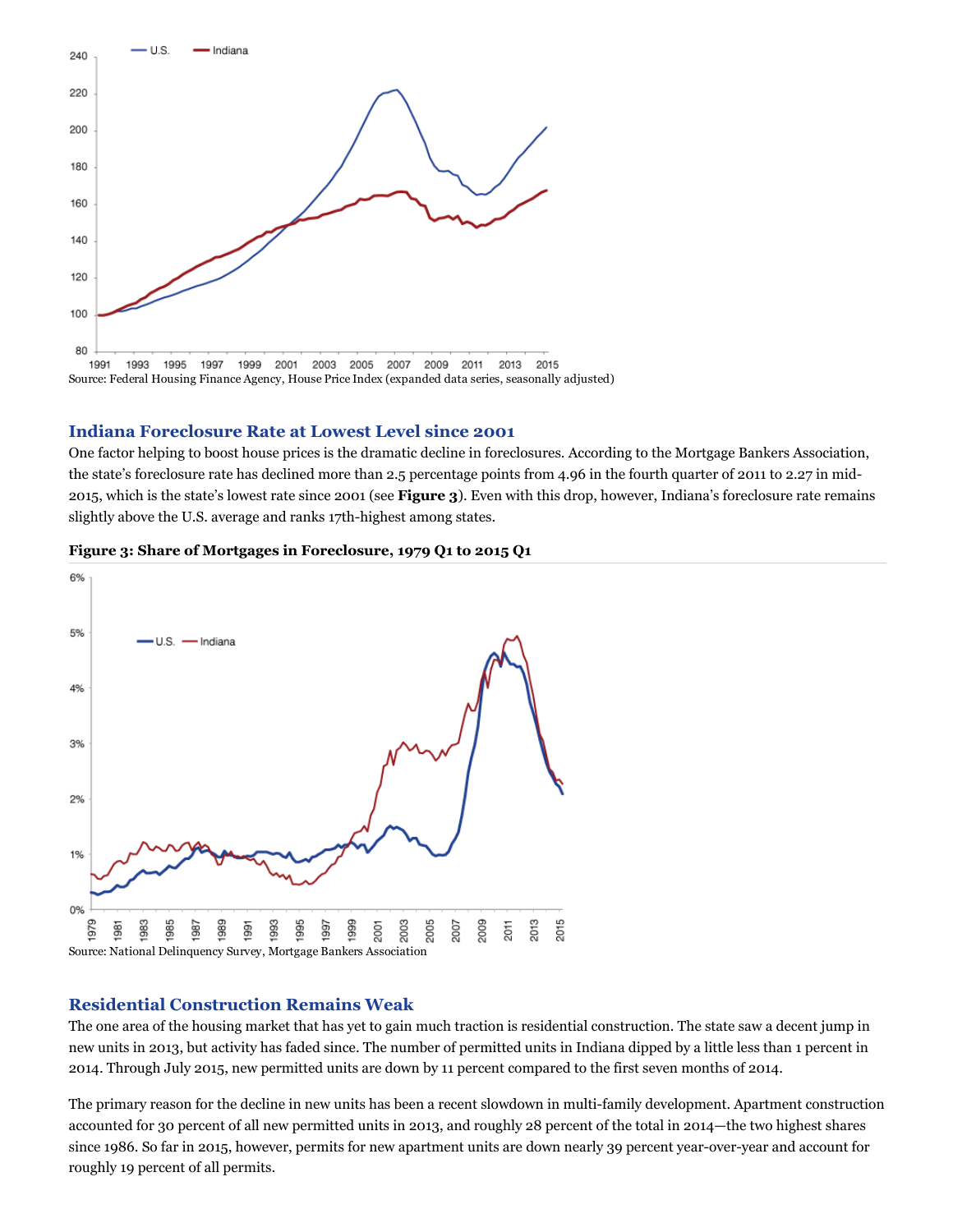The gap between the number of existing home sales and permits for new single-family homes highlights the extent to which construction is lagging. From 1988 to 2005, there was a fairly consistent ratio of approximately two existing home sales for each single-family housing permit in Indiana (see Figure 4). In 2014, however, that ratio was roughly six-to-one. This gap is widening so far in 2015 as sales climb and single-family permits have declined year-over-year through July. Given the current situation of strong buyer demand but low inventory of existing homes for sale, the demand for new homes is bound to improve over the next few years.





# Looking Ahead

Many of Indiana's key housing market indicators have shown strong improvement in the last year. Most notably, the state's existing home market has heated up in 2015, with existing home sales through the first half of the year up 10 percent over the same period in 2014. House prices continued to climb, as well, and the state's foreclosure rate is still falling.

In the next year or two, expect these measures to remain strong, but they will likely transition from recovery-mode to patterns that are more stable. The days of double-digit increases in the rate of change in home sales or a foreclosure rate in free fall should be replaced by less dramatic trends that are driven by the unique economic and demographic fundamentals in local markets.

Of course, the one area that we hope will finally kick into recoverymode is residential construction. The extremely low inventory of existing homes for sale and lower vacancy rates suggest a tightening housing market, which should spur demand for new construction. As always, though, factors such as the direction of interest rates and the strength of the economy will determine whether demand strengthens throughout the Indiana housing market.

## **Notes**

1. An HPI like this one from the Federal Housing Finance Agency is conceptually different from the median sales price indicator discussed earlier. Comparing the median sales price from one period to another can be misleading since the median price is influenced by the mix of homes sold in each period. The HPI is a repeat-sales index, meaning that it measures the changes in sales price when a given property is sold multiple times. This approach removes a good deal of the comparability problems inherent in the median sales price.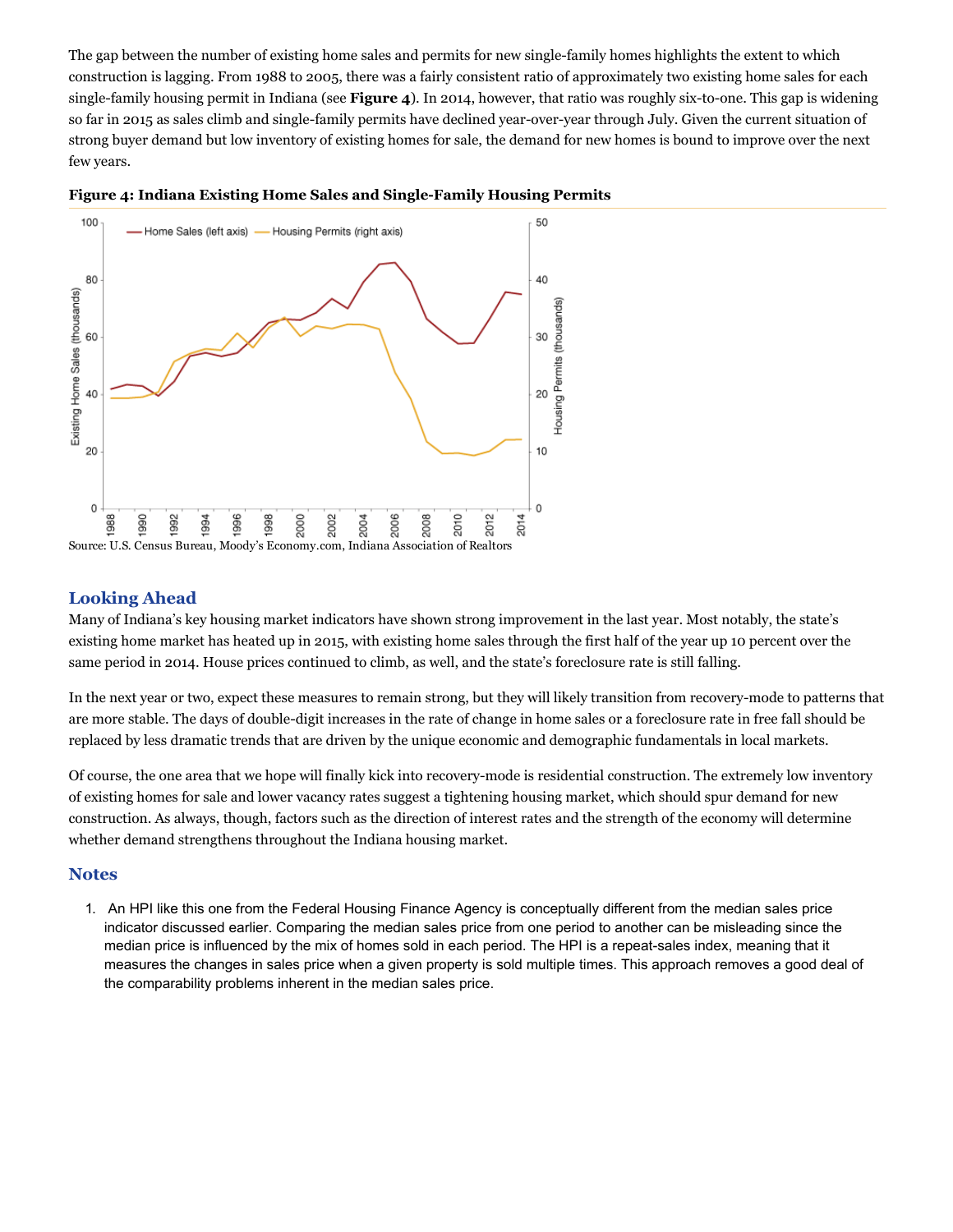

# Yardsticks: Per Capita Income as One Measure of Economic Well-Being

VICKI SEEGERT *Research Associate, Indiana University*

TIMOTHY ZIMMER *Professor of Economics and Finance, University of Indianapolis*

## A research project from the Center of Excellence in Workforce Education Research

As a society, we are enamored of numbers. When we were children, our parents may have used a yardstick to measure our height to help us visualize and track our physical growth. As adults, we use other kinds of yardsticks to measure our personal status and economic well-being: our household income, the price of the new car or the house, whether we can afford our groceries or health care.

Yardsticks are also used to measure our collective well-being, and one of these is per capita (or per person) personal income (PCPI) at the national, state and local level. This measure sums all of the available income streams (wages, farm incomes, proprietors' income, rents, dividends, interest, retirement pensions, government medical payments, Social Security payments, etc.) paid to residents of the geography in question. It is a simple, comparative construct: Divide the total income by the population of an area to arrive at an estimate of income per person. The U.S. Bureau of Economic Analysis produces an estimate of per capita income for states each quarter, as well as an annual figure.

Since 2013, a second set of estimates has been produced that attempts to adjust for differences in the cost of goods and services across areas, as well as the effects of inflation over a five-year span, with a goal of leveling the statistical playing field among states with higher or lower costs of living. This results in more realistic comparisons. This second set of estimates is referred to as the "real" per capita personal income since it is adjusted for price parity. While the underlying trend of the data is unchanged, the levels of the two series may vary significantly.

Examination of the most recent annual release of nominal, unadjusted per capita income reveals a familiar pattern, with Indiana incomes trailing those of the nation as a whole (see Figure 1).



## Figure 1: Nominal (Not Adjusted) Per Capita Personal Income, Indiana and the U.S.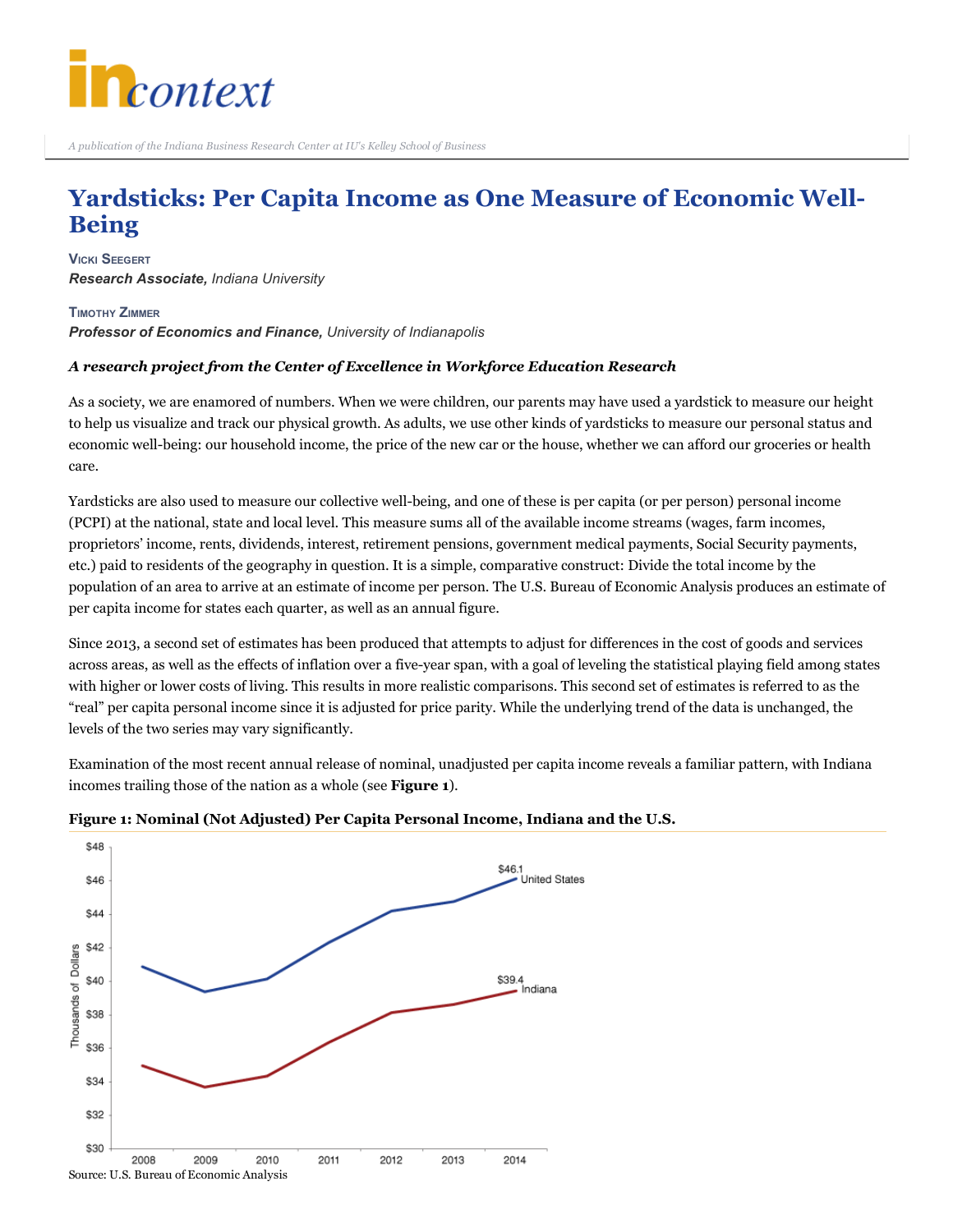Indiana's 2014 PCPI is \$6,700 (14.5 percent) below the national level of \$46,100. Neighboring states, with the exception of Illinois, also have 2014 PCPI values below the national level, with gaps ranging from 8.4 percent to 18.4 percent compared to the national estimate (see Figure 2).



Figure 2: Income Gap (%) Compared to U.S., Nominal Per Capita Personal Income

The real PCPI estimates are more encouraging, with the gap from U.S. levels narrowing to \$2,300 (or 5.5 percent) for Indiana and Ohio's PCPI moving above the U.S. level by 2.5 percent in 2013 (see Figure 3). The adjusted series is lagged by about 16 months compared to the unadjusted series and has a five-year reach back.